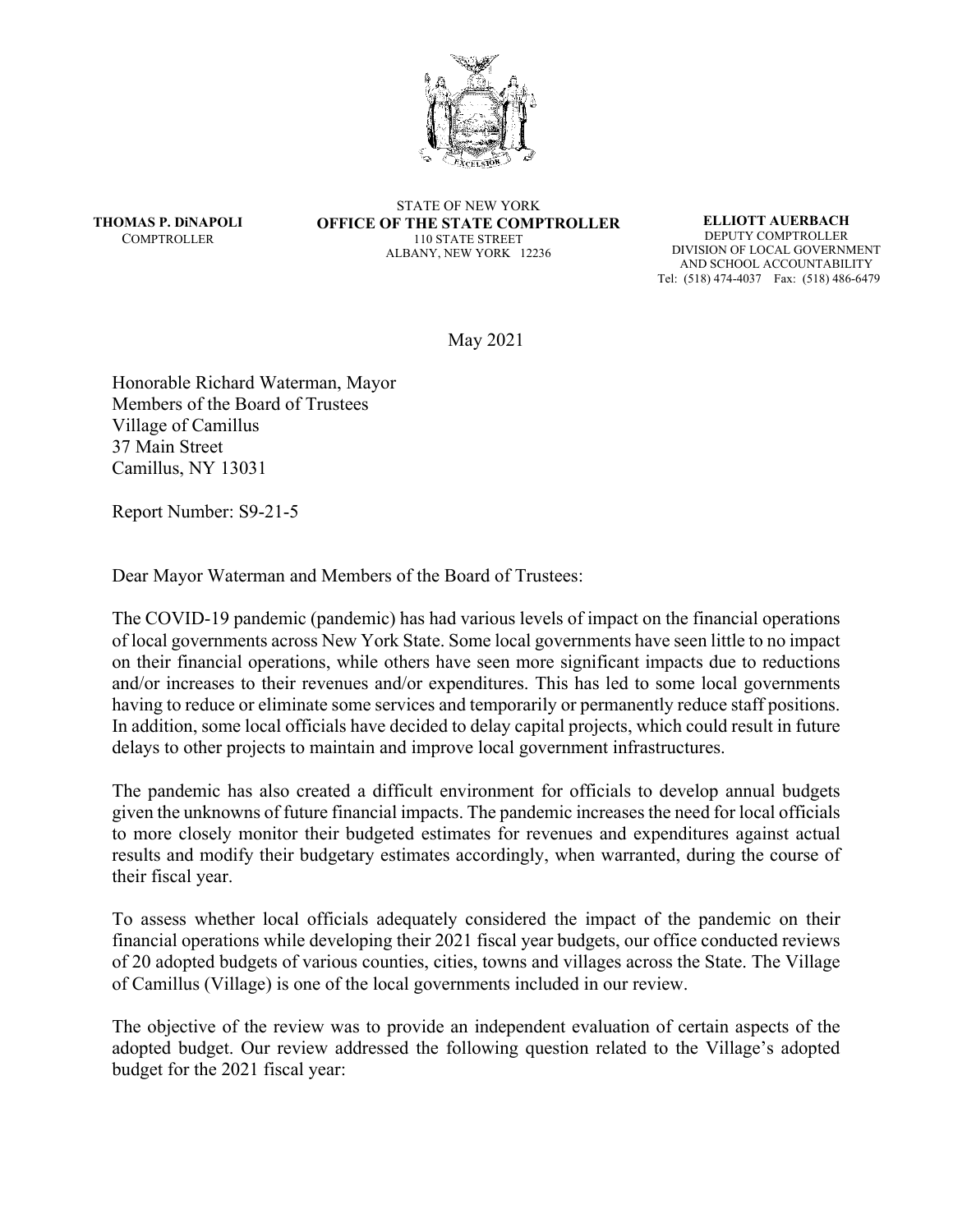Did officials adequately assess the impact of the pandemic on financial operations while developing estimates for significant revenues and expenditures in the 2021 adopted budget?

## **Summary of Findings**

Our review found that officials adequately assessed the impact of the pandemic on financial operations while developing estimates for significant revenues and expenditures in the 2021 adopted budget.

However, in consideration of the continually new and evolving impacts caused by the pandemic, Village officials should carefully monitor their budgeted to actual revenues and expenditures and make amendments to the budget as needed throughout the year.

## **Methodology**

To accomplish our objective in this review, we requested your adopted budget and other pertinent information. We interviewed officials and reviewed the adopted budget to gain an understanding of the budget development process and to determine whether any estimates in the adopted budget were adjusted by officials due to the potential impact the pandemic could have on financial operations. We identified and examined for reasonableness significant estimated revenues and expenditures<sup>1</sup> and estimated revenues and expenditures below our established threshold that could more likely be impacted by the pandemic. We also identified any significant new revenue or expenditure estimates, made appropriate inquiries and reviewed supporting documentation to assess whether the estimates were realistic and reasonable. In addition, we evaluated the amount of fund balance and/or reserves appropriated in the adopted budget to be used as a financing source and determined whether these amounts were available and sufficient for that purpose.

The scope of our review does not constitute an audit under generally accepted government auditing standards (GAGAS). We do not offer comments or make specific recommendations on public policy decisions, such as the type and level of services under consideration to be provided.

## **Background**

The Village is located in the Town of Camillus in Onondaga County. An elected five-member Village Board (Board), composed of the Mayor and four Trustees, is responsible for the general oversight of the Village's operations and finances. As the budget officer for the Village, the Mayor requests estimates from department heads to use in the preparation of the tentative budget. Once the Mayor prepares the tentative budget, it is presented to the Board. The Board reviews and makes any necessary revisions to the tentative budget. The Village holds a public hearing on the tentative budget and then makes any necessary final revisions prior to adopting the budget.

The Village's operating funds consist of a general fund and sewer district. The Village provides various services to its residents, including maintaining and improving Village roads, snow

<sup>&</sup>lt;sup>1</sup> For this review, we established significant estimated revenues and expenditures to be those consisting of 5 percent or more of a fund's total budget estimates.